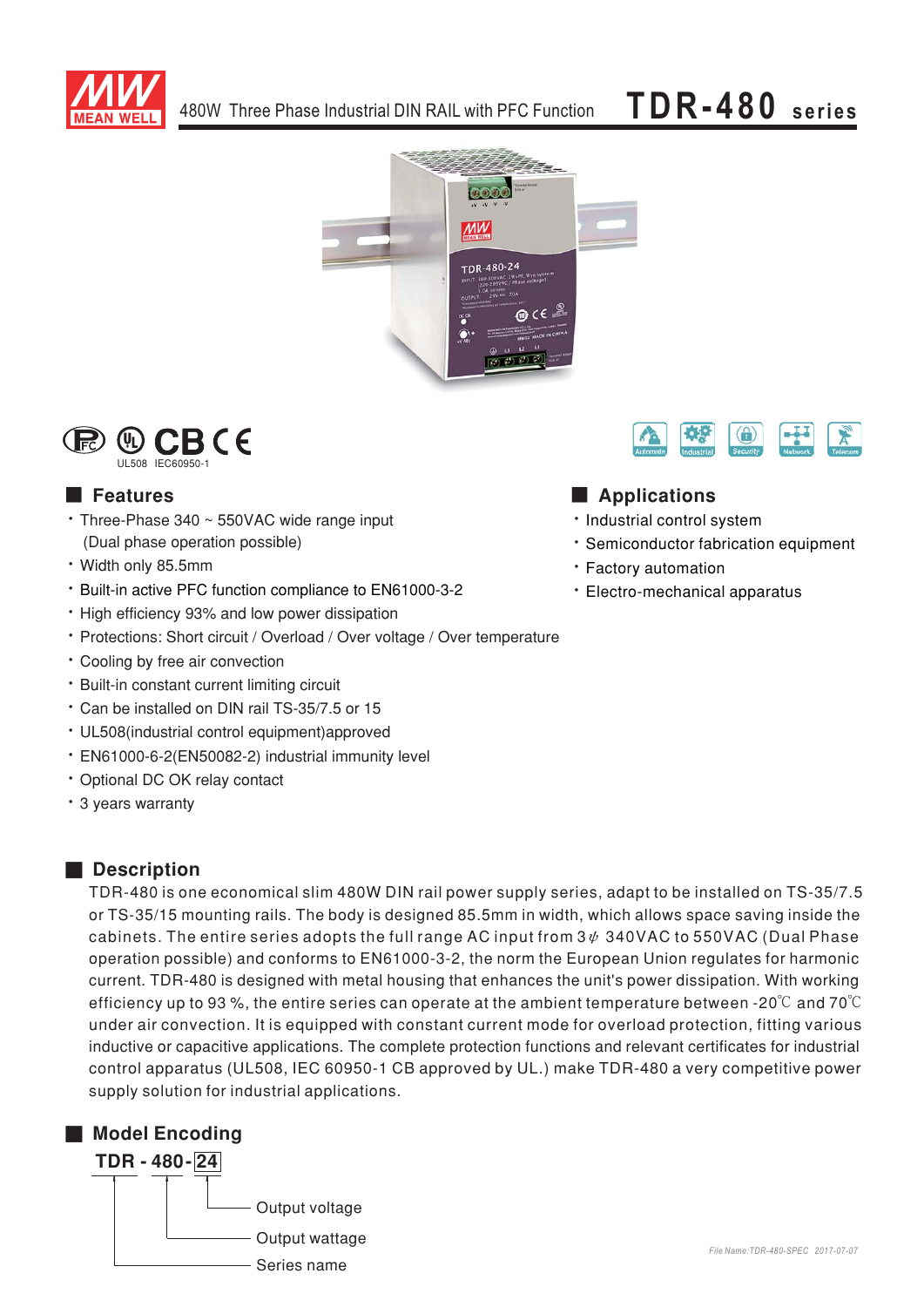

### **SPECIFICATION**

| <b>MODEL</b>           |                                                                                                                                                                                                                                                                                                                                                                                                                                                                                                                                                                                                                                                                                                                                                                                                                                                                                                                                                                                                                                                                  | <b>TDR-480-24</b>                                                                                                                  |                              | <b>TDR-480-48</b> |                                                    |
|------------------------|------------------------------------------------------------------------------------------------------------------------------------------------------------------------------------------------------------------------------------------------------------------------------------------------------------------------------------------------------------------------------------------------------------------------------------------------------------------------------------------------------------------------------------------------------------------------------------------------------------------------------------------------------------------------------------------------------------------------------------------------------------------------------------------------------------------------------------------------------------------------------------------------------------------------------------------------------------------------------------------------------------------------------------------------------------------|------------------------------------------------------------------------------------------------------------------------------------|------------------------------|-------------------|----------------------------------------------------|
| <b>DC VOLTAGE</b>      |                                                                                                                                                                                                                                                                                                                                                                                                                                                                                                                                                                                                                                                                                                                                                                                                                                                                                                                                                                                                                                                                  | <b>24V</b>                                                                                                                         |                              | 48V               |                                                    |
| <b>OUTPUT</b>          | <b>RATED CURRENT</b>                                                                                                                                                                                                                                                                                                                                                                                                                                                                                                                                                                                                                                                                                                                                                                                                                                                                                                                                                                                                                                             | 20A                                                                                                                                |                              | 10A               |                                                    |
|                        | <b>CURRENT RANGE</b>                                                                                                                                                                                                                                                                                                                                                                                                                                                                                                                                                                                                                                                                                                                                                                                                                                                                                                                                                                                                                                             | $0 - 20A$                                                                                                                          |                              | $0 - 10A$         |                                                    |
|                        | <b>RATED POWER</b>                                                                                                                                                                                                                                                                                                                                                                                                                                                                                                                                                                                                                                                                                                                                                                                                                                                                                                                                                                                                                                               | 480W                                                                                                                               |                              | 480W              |                                                    |
|                        | RIPPLE & NOISE (max.) Note.2 150mVp-p                                                                                                                                                                                                                                                                                                                                                                                                                                                                                                                                                                                                                                                                                                                                                                                                                                                                                                                                                                                                                            |                                                                                                                                    |                              | 150mVp-p          |                                                    |
|                        | <b>VOLTAGE ADJ. RANGE</b>                                                                                                                                                                                                                                                                                                                                                                                                                                                                                                                                                                                                                                                                                                                                                                                                                                                                                                                                                                                                                                        | $24 - 28V$                                                                                                                         |                              | $48 - 55V$        |                                                    |
|                        | <b>VOLTAGE TOLERANCE Note.3</b> $\pm$ 1.0%                                                                                                                                                                                                                                                                                                                                                                                                                                                                                                                                                                                                                                                                                                                                                                                                                                                                                                                                                                                                                       |                                                                                                                                    |                              | ±1.0%             |                                                    |
|                        | <b>LINE REGULATION</b>                                                                                                                                                                                                                                                                                                                                                                                                                                                                                                                                                                                                                                                                                                                                                                                                                                                                                                                                                                                                                                           | ±0.5%                                                                                                                              |                              | ±0.5%             |                                                    |
|                        | <b>LOAD REGULATION</b>                                                                                                                                                                                                                                                                                                                                                                                                                                                                                                                                                                                                                                                                                                                                                                                                                                                                                                                                                                                                                                           | ±1.0%                                                                                                                              |                              | ±1.0%             |                                                    |
|                        | <b>SETUP, RISE TIME</b>                                                                                                                                                                                                                                                                                                                                                                                                                                                                                                                                                                                                                                                                                                                                                                                                                                                                                                                                                                                                                                          | 1200ms, 60ms/400VAC<br>800ms, 60ms/500VAC at full load                                                                             |                              |                   |                                                    |
|                        | <b>HOLD UP TIME (Typ.)</b>                                                                                                                                                                                                                                                                                                                                                                                                                                                                                                                                                                                                                                                                                                                                                                                                                                                                                                                                                                                                                                       | 20ms / 400VAC<br>20ms / 500VAC at full load                                                                                        |                              |                   |                                                    |
|                        | <b>VOLTAGE RANGE</b>                                                                                                                                                                                                                                                                                                                                                                                                                                                                                                                                                                                                                                                                                                                                                                                                                                                                                                                                                                                                                                             | Note.4 Three-Phase 340 ~ 550VAC (Dual phase operation possible) 480 ~ 780VDC                                                       |                              |                   |                                                    |
| <b>INPUT</b>           | <b>FREQUENCY RANGE</b>                                                                                                                                                                                                                                                                                                                                                                                                                                                                                                                                                                                                                                                                                                                                                                                                                                                                                                                                                                                                                                           | $47 \sim 63$ Hz                                                                                                                    |                              |                   |                                                    |
|                        | <b>POWER FACTOR (Typ.)</b>                                                                                                                                                                                                                                                                                                                                                                                                                                                                                                                                                                                                                                                                                                                                                                                                                                                                                                                                                                                                                                       | PF≧0.88/500VAC at full load<br>$PF \ge 0.9/400$ VAC                                                                                |                              |                   |                                                    |
|                        | <b>EFFICIENCY (Typ.)</b>                                                                                                                                                                                                                                                                                                                                                                                                                                                                                                                                                                                                                                                                                                                                                                                                                                                                                                                                                                                                                                         | 92.5%<br>93%                                                                                                                       |                              |                   |                                                    |
|                        | <b>AC CURRENT (Typ.)</b>                                                                                                                                                                                                                                                                                                                                                                                                                                                                                                                                                                                                                                                                                                                                                                                                                                                                                                                                                                                                                                         | 0.85A/400VAC<br>0.7A/500VAC                                                                                                        |                              |                   |                                                    |
|                        | <b>INRUSH CURRENT (Typ.)</b>                                                                                                                                                                                                                                                                                                                                                                                                                                                                                                                                                                                                                                                                                                                                                                                                                                                                                                                                                                                                                                     | <b>COLD START 50A</b>                                                                                                              |                              |                   |                                                    |
|                        | <b>LEAKAGE CURRENT</b>                                                                                                                                                                                                                                                                                                                                                                                                                                                                                                                                                                                                                                                                                                                                                                                                                                                                                                                                                                                                                                           | <3.5mA / 530VAC                                                                                                                    |                              |                   |                                                    |
|                        |                                                                                                                                                                                                                                                                                                                                                                                                                                                                                                                                                                                                                                                                                                                                                                                                                                                                                                                                                                                                                                                                  | $105 \sim 130\%$ rated output power                                                                                                |                              |                   |                                                    |
| <b>PROTECTION</b>      | <b>OVERLOAD</b>                                                                                                                                                                                                                                                                                                                                                                                                                                                                                                                                                                                                                                                                                                                                                                                                                                                                                                                                                                                                                                                  | Protection type : Constant current limiting, unit will shut down after 3 sec. , re-power on to recover                             |                              |                   |                                                    |
|                        |                                                                                                                                                                                                                                                                                                                                                                                                                                                                                                                                                                                                                                                                                                                                                                                                                                                                                                                                                                                                                                                                  | $29 - 33V$<br>$56 - 65V$                                                                                                           |                              |                   |                                                    |
|                        | <b>OVER VOLTAGE</b>                                                                                                                                                                                                                                                                                                                                                                                                                                                                                                                                                                                                                                                                                                                                                                                                                                                                                                                                                                                                                                              | Protection type : Shut down o/p voltage, re-power on to recover                                                                    |                              |                   |                                                    |
|                        |                                                                                                                                                                                                                                                                                                                                                                                                                                                                                                                                                                                                                                                                                                                                                                                                                                                                                                                                                                                                                                                                  |                                                                                                                                    |                              |                   |                                                    |
|                        | <b>OVER TEMPERATURE</b>                                                                                                                                                                                                                                                                                                                                                                                                                                                                                                                                                                                                                                                                                                                                                                                                                                                                                                                                                                                                                                          | Shut down o/p voltage, recovers automatically after temperature goes down<br>Note.5 $\sim$ -30 ~ +70°C (Refer to "Derating Curve") |                              |                   |                                                    |
|                        | <b>WORKING TEMP.</b>                                                                                                                                                                                                                                                                                                                                                                                                                                                                                                                                                                                                                                                                                                                                                                                                                                                                                                                                                                                                                                             |                                                                                                                                    |                              |                   |                                                    |
|                        | <b>WORKING HUMIDITY</b>                                                                                                                                                                                                                                                                                                                                                                                                                                                                                                                                                                                                                                                                                                                                                                                                                                                                                                                                                                                                                                          | $20 \sim 95\%$ RH non-condensing<br>$-40 \sim +85^{\circ}$ C, 10 ~ 95% RH                                                          |                              |                   |                                                    |
| <b>ENVIRONMENT</b>     | <b>STORAGE TEMP., HUMIDITY</b>                                                                                                                                                                                                                                                                                                                                                                                                                                                                                                                                                                                                                                                                                                                                                                                                                                                                                                                                                                                                                                   |                                                                                                                                    |                              |                   |                                                    |
|                        | <b>TEMP. COEFFICIENT</b>                                                                                                                                                                                                                                                                                                                                                                                                                                                                                                                                                                                                                                                                                                                                                                                                                                                                                                                                                                                                                                         | $\pm 0.03\%$ /°C (0 ~ 50°C)                                                                                                        |                              |                   |                                                    |
|                        | <b>VIBRATION</b>                                                                                                                                                                                                                                                                                                                                                                                                                                                                                                                                                                                                                                                                                                                                                                                                                                                                                                                                                                                                                                                 | Component:10 ~ 500Hz, 2G 10min./1cycle, 60min. each along X, Y, Z axes; Mounting: Compliance to IEC60068-2-6                       |                              |                   |                                                    |
|                        | <b>SAFETY STANDARDS</b>                                                                                                                                                                                                                                                                                                                                                                                                                                                                                                                                                                                                                                                                                                                                                                                                                                                                                                                                                                                                                                          | UL508, IEC60950-1 CB approved by UL                                                                                                |                              |                   |                                                    |
| <b>SAFETY &amp;</b>    | <b>WITHSTAND VOLTAGE</b>                                                                                                                                                                                                                                                                                                                                                                                                                                                                                                                                                                                                                                                                                                                                                                                                                                                                                                                                                                                                                                         | I/P-O/P:3KVAC I/P-FG:2KVAC O/P-FG:0.5KVAC O/P-DC OK(optional):0.5KVAC                                                              |                              |                   |                                                    |
| <b>EMC</b><br>(Note 4) | <b>ISOLATION RESISTANCE</b>                                                                                                                                                                                                                                                                                                                                                                                                                                                                                                                                                                                                                                                                                                                                                                                                                                                                                                                                                                                                                                      | I/P-O/P, I/P-FG, O/P-FG:>100M Ohms / 500VDC / 25°C/ 70% RH<br><b>Parameter</b><br><b>Standard</b><br><b>Test Level / Note</b>      |                              |                   |                                                    |
|                        | <b>EMC EMISSION</b>                                                                                                                                                                                                                                                                                                                                                                                                                                                                                                                                                                                                                                                                                                                                                                                                                                                                                                                                                                                                                                              | Conducted                                                                                                                          | EN55032(CISPR32) / EN61204-3 |                   | Class B                                            |
|                        |                                                                                                                                                                                                                                                                                                                                                                                                                                                                                                                                                                                                                                                                                                                                                                                                                                                                                                                                                                                                                                                                  | Radiated                                                                                                                           | EN55032(CISPR32) / EN61204-3 |                   | Class B                                            |
|                        |                                                                                                                                                                                                                                                                                                                                                                                                                                                                                                                                                                                                                                                                                                                                                                                                                                                                                                                                                                                                                                                                  | Harmonic Current                                                                                                                   | EN61000-3-2                  |                   | Class A                                            |
|                        |                                                                                                                                                                                                                                                                                                                                                                                                                                                                                                                                                                                                                                                                                                                                                                                                                                                                                                                                                                                                                                                                  | Voltage Flicker                                                                                                                    | EN61000-3-3                  |                   | -----                                              |
|                        |                                                                                                                                                                                                                                                                                                                                                                                                                                                                                                                                                                                                                                                                                                                                                                                                                                                                                                                                                                                                                                                                  | EN55024, EN60601-1-2, EN61204-3                                                                                                    |                              |                   |                                                    |
|                        | <b>EMC IMMUNITY</b>                                                                                                                                                                                                                                                                                                                                                                                                                                                                                                                                                                                                                                                                                                                                                                                                                                                                                                                                                                                                                                              | Parameter                                                                                                                          | <b>Standard</b>              |                   | <b>Test Level / Note</b>                           |
|                        |                                                                                                                                                                                                                                                                                                                                                                                                                                                                                                                                                                                                                                                                                                                                                                                                                                                                                                                                                                                                                                                                  | <b>ESD</b>                                                                                                                         | EN61000-4-2                  |                   | Level 4, 15KV air; Level 4, 8KV contact            |
|                        |                                                                                                                                                                                                                                                                                                                                                                                                                                                                                                                                                                                                                                                                                                                                                                                                                                                                                                                                                                                                                                                                  | Radiated Field                                                                                                                     | EN61000-4-3                  |                   | Level 3                                            |
|                        |                                                                                                                                                                                                                                                                                                                                                                                                                                                                                                                                                                                                                                                                                                                                                                                                                                                                                                                                                                                                                                                                  | EFT / Burst                                                                                                                        | EN61000-4-4                  |                   | Level 3                                            |
|                        |                                                                                                                                                                                                                                                                                                                                                                                                                                                                                                                                                                                                                                                                                                                                                                                                                                                                                                                                                                                                                                                                  | Surge                                                                                                                              | EN61000-4-5                  |                   | Level 4, 2KV / Line-Line, Level 4, 4KV/ Line-Earth |
|                        |                                                                                                                                                                                                                                                                                                                                                                                                                                                                                                                                                                                                                                                                                                                                                                                                                                                                                                                                                                                                                                                                  | Conducted                                                                                                                          | EN61000-4-6                  |                   | Level 3                                            |
|                        |                                                                                                                                                                                                                                                                                                                                                                                                                                                                                                                                                                                                                                                                                                                                                                                                                                                                                                                                                                                                                                                                  | Magnetic Field                                                                                                                     | EN61000-4-8                  |                   | Level 4                                            |
|                        |                                                                                                                                                                                                                                                                                                                                                                                                                                                                                                                                                                                                                                                                                                                                                                                                                                                                                                                                                                                                                                                                  |                                                                                                                                    |                              |                   | $>$ 95% dip 0.5 periods, 30% dip 25                |
|                        |                                                                                                                                                                                                                                                                                                                                                                                                                                                                                                                                                                                                                                                                                                                                                                                                                                                                                                                                                                                                                                                                  | Voltage Dips and Interruptions                                                                                                     | EN61000-4-11                 |                   | $periods$ > 95% interruptions 250 periods          |
|                        | <b>MTBF</b>                                                                                                                                                                                                                                                                                                                                                                                                                                                                                                                                                                                                                                                                                                                                                                                                                                                                                                                                                                                                                                                      | 391.7K hrs min.<br>Telcordia SR-332(Bellcore) ; 108.2K hrs min.<br>MIL-HDBK-217F $(25^{\circ}C)$                                   |                              |                   |                                                    |
| <b>OTHERS</b>          | <b>DIMENSION</b>                                                                                                                                                                                                                                                                                                                                                                                                                                                                                                                                                                                                                                                                                                                                                                                                                                                                                                                                                                                                                                                 | 85.5*125.2*128.5mm (W*H*D)                                                                                                         |                              |                   |                                                    |
|                        | <b>PACKING</b>                                                                                                                                                                                                                                                                                                                                                                                                                                                                                                                                                                                                                                                                                                                                                                                                                                                                                                                                                                                                                                                   | 1.51Kg: 8pcs/13Kg/1.16CUFT                                                                                                         |                              |                   |                                                    |
| <b>NOTE</b>            | 1. All parameters NOT specially mentioned are measured at 400VAC input, rated load and $25^{\circ}$ C of ambient temperature.<br>2. Ripple & noise are measured at 20MHz of bandwidth by using a 12" twisted pair-wire terminated with a 0.1uf & 47uf parallel capacitor.<br>3. Tolerance: includes set up tolerance, line regulation and load regulation.<br>4. Dual phase operation is allowed under certain derating to output load.<br>Please refer to derating curves for details.<br>5. Installation clearances: 40mm on top, 20mm on the bottom, 5mm on the left and right side are recommended when loaded permanently with full power.<br>In case the adjacent device is a heat source, 15mm clearance is recommended.<br>6. The power supply is considered as an independent unit, but the final equipment still need to re-confirm that the whole system complies with the<br>EMC directives. For guidance on how to perform these EMC tests, please refer to "EMI testing of component power supplies."<br>(as available on http://www.meanwell.com) |                                                                                                                                    |                              |                   |                                                    |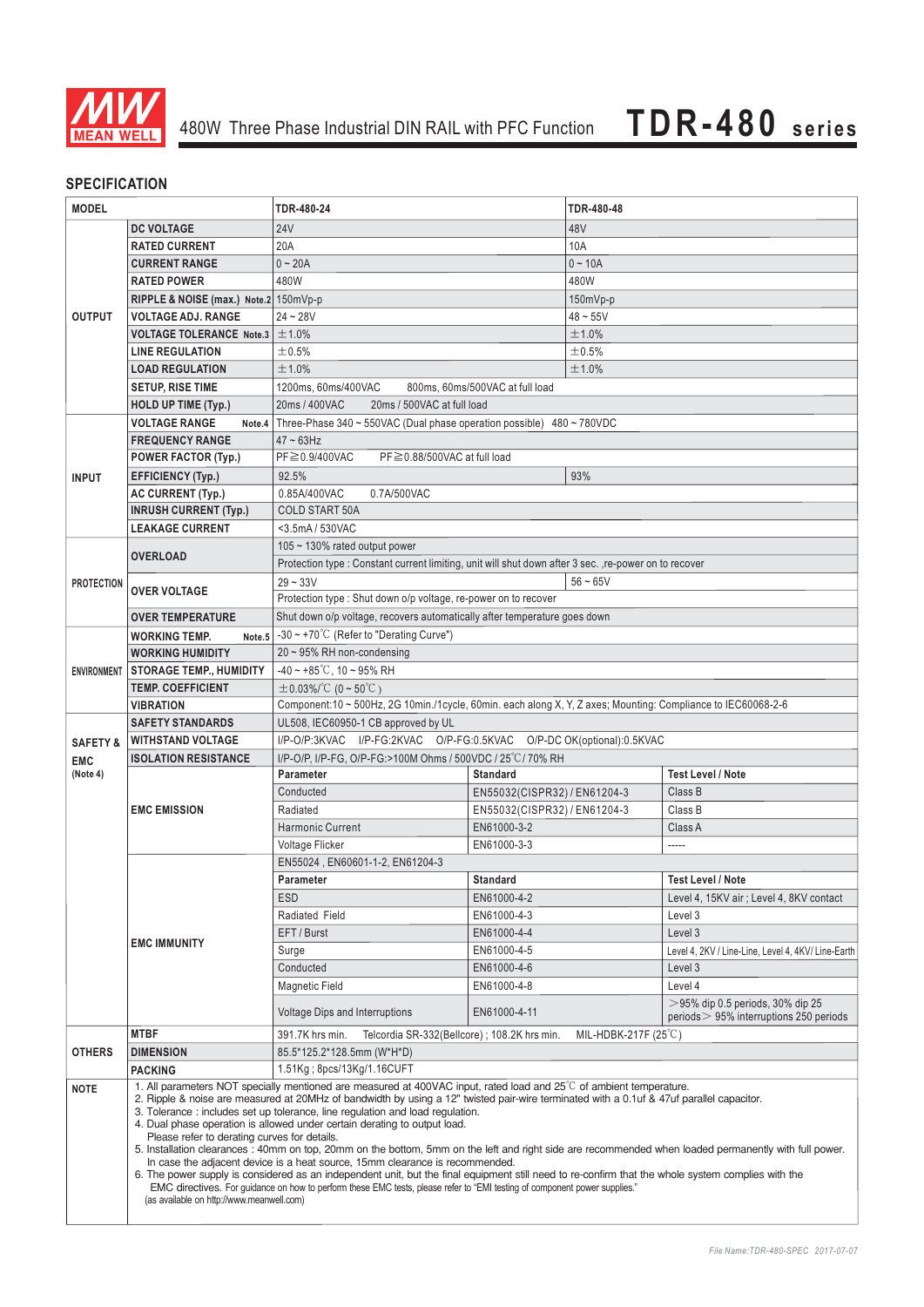

480W Three Phase Industrial DIN RAIL with PFC Function **TDR-480 series**